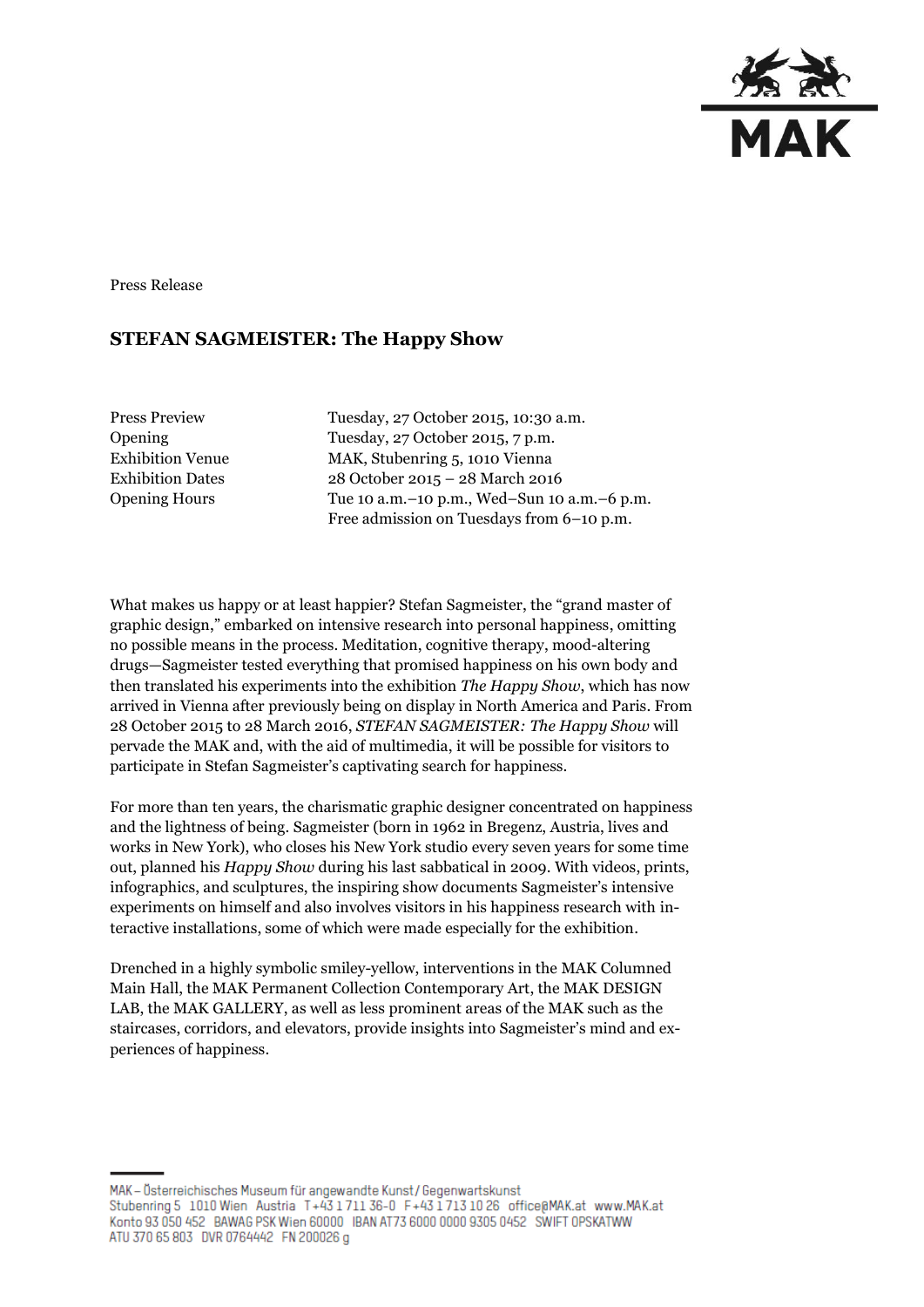

Is it possible to train the mind to be happy? Or at least happier? Can the mind be trained in the same way as the body? These are only some of the core questions in the show, which can be answered with an unequivocal "yes." *The Happy Show* demonstrates quite clearly that there are things we can do that will make us happier. It all depends on our attitude, our habits, and our behavior, according to one of Sagmeister's messages. However, what we expect will make us happier will not always do so. "I normally find definitions rather boring. But happiness is such a huge topic that it is perhaps worth a try," is Sagmeister's comment on his own happiness research.

The MAK exhibition is also a stage for Sagmeister's design creativity. In handwritten commentaries on walls, railings, and in the bathrooms of the museum, he explains his ideas and reasons for the projects on display. Social scientific data by the psychologists Daniel Gilbert, Steven Pinker, and Jonathan Haidt, the anthropologist Donald Symons, and important historians, who position his experiments in a broader context, supplement his personal notes.

Sagmeister addresses a colorful panoply of parameters for happiness, such as religion, money, marriage, sex, activities like surfing on the internet or reading the newspaper, as well as the relation between the number of sexual partners and levels of satisfaction. Is there a moral reason to have children, and does having children make you happier? Many of the statements made in the exhibition are surprising: for example, children do not increase happiness levels, but marriage does. There is an ideal income level, yet money does not make people happier who earn salaries of roughly US\$ 75,000 to US\$ 80,000.

The search for a symbol for happiness will be a collective affair: visitors can push buttons, draw lucky symbols on small strips of paper, draw cards with tasks, and are invited to withdraw money from an ATM while donating 20 cents. A display with silver plates offers visitors Sagmeister's favorite candies. At the installation *How happy are you?* visitors can answer with their own "level of happiness" on a scale from 1 to 10 by taking a piece of chewing gum from the respective place. In turn, this action will visualize the collective happiness level of the visitors to the exhibition.

Activities as a path to increased happiness is one of the key messages of *The Happy Show*. Many exhibits challenge visitors to do more than simply observe passively. An interactive bicycle fuels the neon signs *Seek Discomfort* and *Actually Doing Things I Set Out to Do Increases My Overall Level of Satisfaction*. As soon as the pedaling stops, the light in the writing goes out. The installation *Being Not Truthful* enables visitors' movements to manipulate a spider's web to the point of tearing it—making them entirely forget how they are ridiculously contorting their bodies to do so—in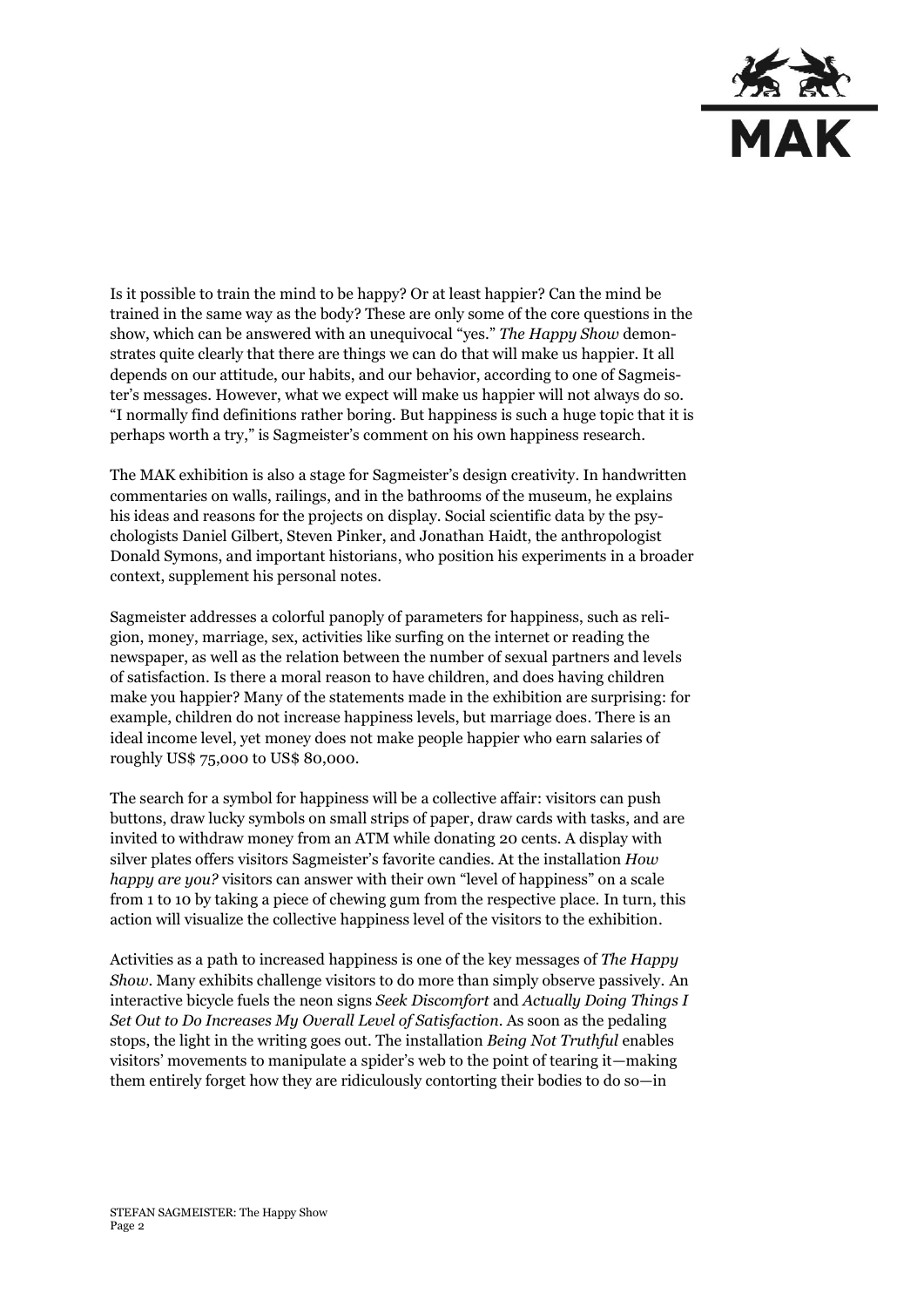

public. As soon as the movement stops, the caption "Being not truthful works against me" appears. The work is an example of Sagmeister's subtle wit and humor, and furthermore a point on the list in his diary, which he published in 2008 under the title *Things I have learned in my life so far*.

Two huge, inflatable, fierce apes marked "Everybody Thinks They Are Always Right" urge self-reflection. In the eyes of Sagmeister, apes symbolize prejudices and selfaggrandizement, and hence traits that Sagmeister sees as responsible for all of humanity's everyday as well as global conflicts. A direct invitation to laugh is provided by the animation *Step Up to It*, typography made of lumps of sugar, the effect of which is only revealed to happy people: the installation only transforms itself from white into cheerful, light colors for people who are laughing.

The MAK already dedicated a solo exhibition to the graphic designer in 2002 with *Stefan Sagmeister. Handarbeit*. With his characteristic design, which combines typography and imagery in a striking, fresh, ambitious, and unsettling way, Sagmeister has profoundly influenced design culture over recent decades. After completing his degree at the University of Applied Arts Vienna, Sagmeister went to the Pratt Institute in Brooklyn in 1986 on a two-year Fulbright scholarship. In 1992 he answered the call of renowned commercial designer Leo Burnett to join his agency office in Hong Kong. In 1993 he moved to Tibor Kalman's office in New York; when it closed after only a few months, he founded his own studio, Sagmeister Inc., in Manhattan. Among Sagmeister's most well-known works are his covers for albums by the Talking Heads, Lou Reed, OK Go, and The Rolling Stones, as well as campaigns for companies like HBO and Levi's, which have entered the public consciousness. He has won numerous awards, including two Grammys for album designs. Designer Jessica Walsh has been partner of their joint studio Sagmeister & Walsh since 2012.

*STEFAN SAGMEISTER: The Happy Show* is organized by the Institute of Contemporary Art, University of Pennsylvania by former ICA Director Claudia Gould, currently Helen Goldsmith Menschel Director, The Jewish Museum, New York. The exhibition was coordinated at the ICA by Associate Curator Anthony Elms. Stefan Sagmeister extends his special thanks to Jessica Walsh and the entire team at Sagmeister Inc.; Ben Wolf, Ben Nabors, and Hillman Curtis from *The Happy Film*; and Kevin O'Callahan.

Primary sponsorship is provided by The Pew Center for Arts & Heritage. Additional support provided by The Chodorow Exhibition Initiative Fund; The Horace W. Goldsmith Foundation; The Dietrich Foundation Inc.; the Overseers Board for the Institute of Contemporary Art; friends and members of the ICA and the University of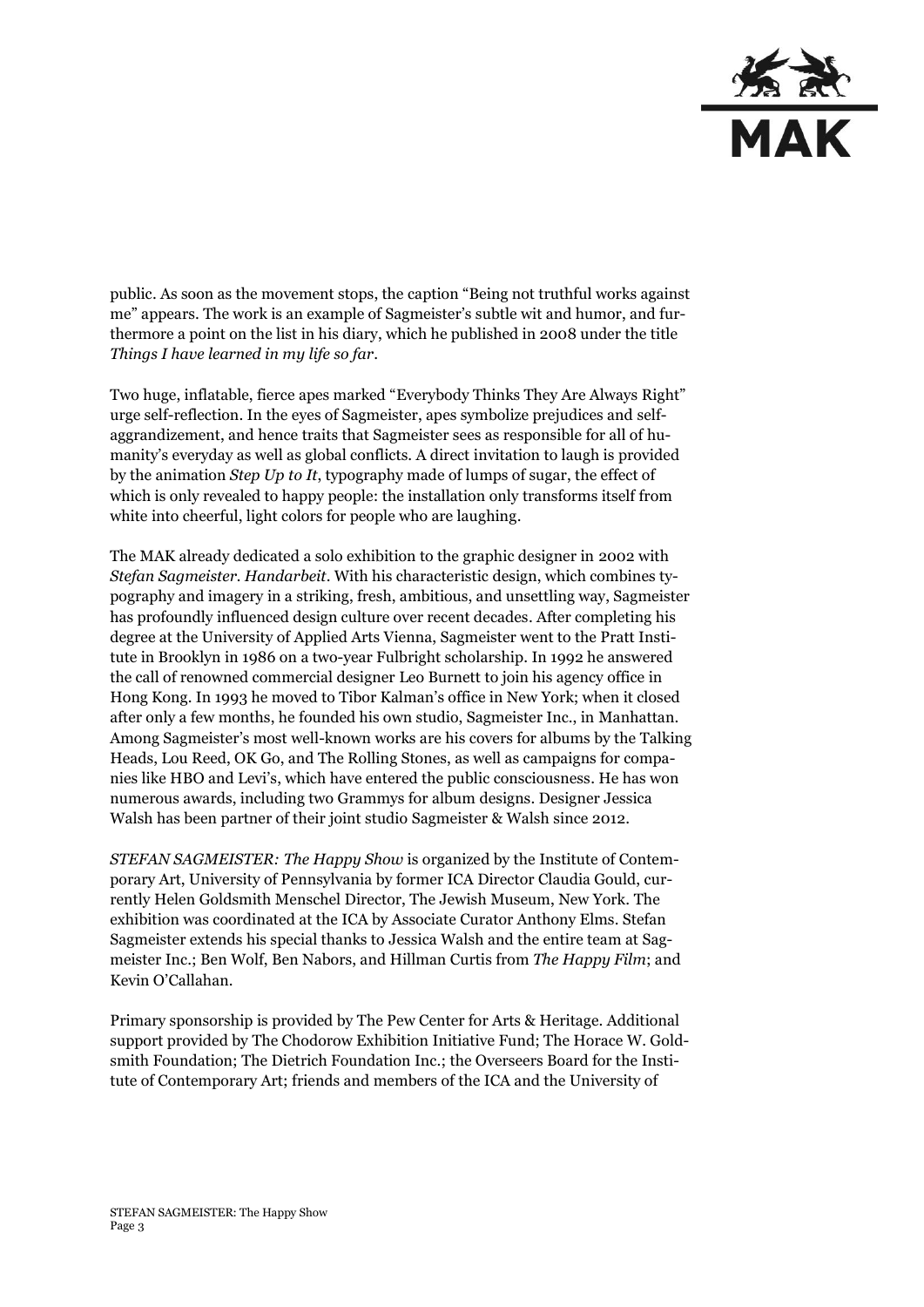

Pennsylvania (1 March 2014).

Press photos are available for download at MAK.at/press.

The exhibition in Vienna is made possible by the Sponsoring *VALUE* program of Erste Bank.